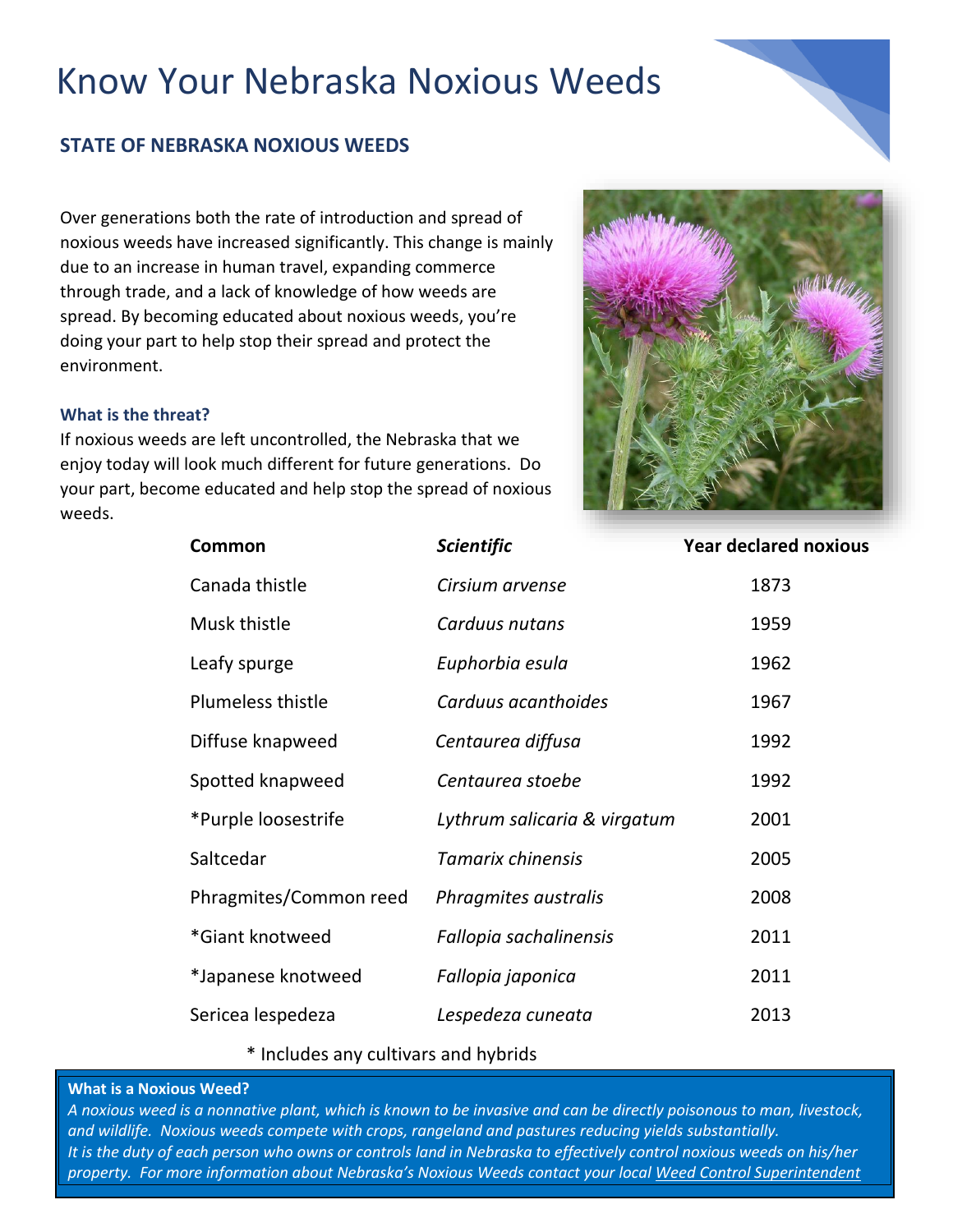# **CANADA THISTLE** *Cirsium arvense* (L.) Scop.

Over generations both the rate of introduction and spread of noxious weeds have increased significantly. This change is mainly due to an increase in human travel, expanding commerce through trade, and a lack of knowledge of how weeds are spread. By becoming educated about noxious weeds, you're doing your part to help stop their spread and protect the environment.

# **What is the threat?**

If noxious weeds are left uncontrolled, the Nebraska that we enjoy today will look much different for future generations. Do your part, become educated and help stop the spread of noxious weeds.

# **How did Canada thistle get here?**

[Canada thistle](https://www.lancaster.ne.gov/DocumentCenter/View/390/Canada-Thistle) is native to western Eurasia and North Africa and was first introduced in America around 1750. Canada thistle was Nebraska's first plant to be declared a noxious weed in 1873.

# **What does Canada thistle look like?**

Canada thistle is one of 5 nonnative thistle species in Nebraska, so

identification is important. There are also 5 native thistles that belong in the State and are beneficial to insects and wildlife. Click on this link to the [Thistles of Nebraska](https://www.lancaster.ne.gov/DocumentCenter/View/8365/Thistles-of-Nebraska) to learn more about Nebraska's thistles.

# **What is the impact of doing nothing?**

Canada thistle is unpalatable to livestock and reduces forage production and utilization. It outcompetes desirable vegetation for water, light, and nutrients. If left uncontrolled Canada thistle will completely dominate and leave the land useless. Because of its aggressive nature, not only is your property at risk but Canada thistle will spread to neighboring properties as well. Land managers consider Canada thistle the most difficult thistle to control.

# **Is Canada thistle good for anything?**

Canada thistle seeds are eaten by songbirds, and sometimes furnishes nesting cover for rails and shorebirds.

# **How does Canada thistle spread?**

Canada thistle is a perennial that reproduces from seed and by extensive roots from which arise aerial shoots. Once Canada thistle becomes established, plants can live and reproduce for many years. Canada thistle is dioecious – male and female flowers are produced on different plants so cross pollination is necessary for seed production.

# **How can I control Canada thistle?**

Controlling small infestations is more effective and less expensive. Options for [Canada](https://www.lancaster.ne.gov/DocumentCenter/View/390/Canada-Thistle) thistle control include:

Mechanical - Cultivation has been used to starve the plant roots by repeatedly destroying new shoots. Herbicide - Many herbicides are effective in managing Canada thistle. Repeated applications are necessary. Biological - The stem weevil *[\(Ceutorhynchus litura\)](http://mtwow.org/Ceutorhynchus-litura.htm)* has limited success, used alone will NOT control Canada thistle. Canada thistle rust fungus *([Puccinia punctiformis\)](https://ag.colorado.gov/conservation/biocontrol/canada-thistle)* has recently been released in Nebraska.

# **What is a Noxious Weed?**

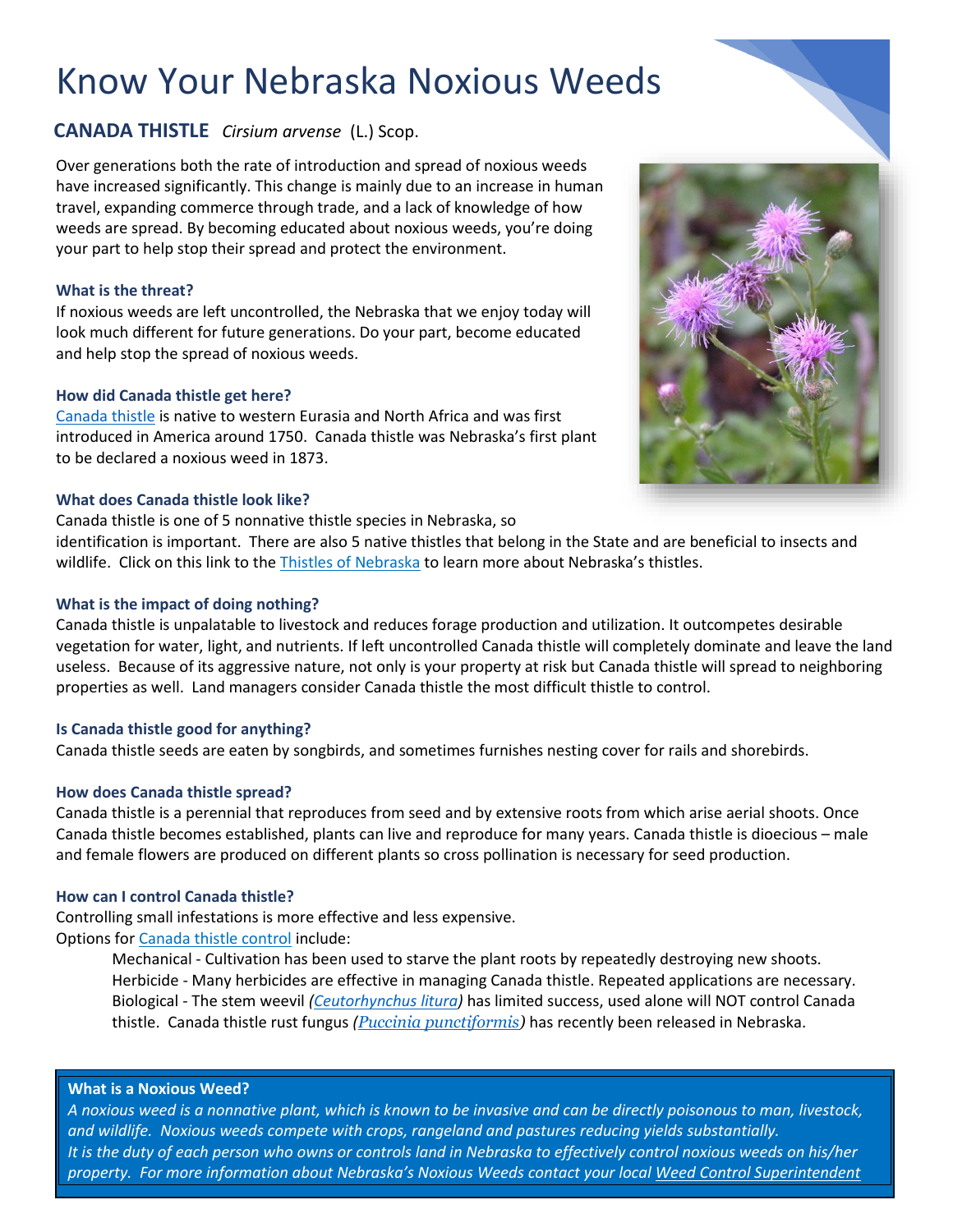# **MUSK THISTLE** *Carduuas nutans* L.

Over generations both the rate of introduction and spread of noxious weeds have increased significantly. This change is mainly due to an increase in human travel, expanding commerce through trade, and a lack of knowledge of how weeds are spread. By becoming educated about noxious weeds, you're doing your part to help stop their spread and protect the environment.

# **What is the threat?**

If noxious weeds are left uncontrolled, the Nebraska that we enjoy today will look much different for future generations. Do your part, become educated and help stop the spread of noxious weeds.

#### **How did musk thistle get here?**

[Musk thistle](https://www.lancaster.ne.gov/DocumentCenter/View/394/Musk-Thistle) is native to western Europe, Siberia, Asia Minor and North Africa. It was first introduced as an ornamental in the United States in 1852 in Pennsylvania. Musk thistle was declared a noxious weed in Nebraska in 1959.

#### **What does musk thistle look like?**

Musk thistle is one of 5 nonnative thistle species in Nebraska, so identification is important. There are also 5 native thistles that belong in the State and are beneficial to insects and wildlife. Click on this link to the [Thistles of Nebraska](https://www.lancaster.ne.gov/DocumentCenter/View/8365/Thistles-of-Nebraska) to learn more about Nebraska's thistles. Click on this short [video](https://www.youtube.com/watch?v=-q1JbjGdWVI&feature=youtu.be) to learn how to identify musk thistle.

### **What is the impact of doing nothing?**

Musk thistle is unpalatable to livestock and reduces forage production and utilization. It outcompetes desirable vegetation for water, light, and nutrients. If left uncontrolled musk thistle will completely dominate and leave the land useless. Because of its aggressive nature, not only is your property at risk but musk thistle will spread to neighboring properties as well.

#### **Is musk thistle good for anything?**

Musk thistle seeds are eaten by songbirds, and it is an important butterfly plant.

# **How does musk thistle spread?**

Musk thistle reproduces only by seed, so controlling this plant at the rosette stage, or any time before bloom and seed production will prevent its' spread. Musk thistle is a biennial plant requiring 2 years to complete its life cycle and produce viable seed.

#### **How can I control musk thistle?**

Controlling small infestations is more effective and less expensive. Options for [musk thistle control](https://www.lancaster.ne.gov/DocumentCenter/View/394/Musk-Thistle) include:

Mechanical - Hand digging, removing, and disposing the bloom prior to maturity.

Herbicide - Many herbicides are effective in controlling musk thistle.

Biological - The musk thistle head weevil *[\(Rhinocyllus conicus\)](https://biocontrol.entomology.cornell.edu/weedfeed/Rhinocyllus.php)* has limited success in Nebraska. Biological control agents are considered a tool and should not be relied on to eradicate an infestation.

#### **What is a Noxious Weed?**

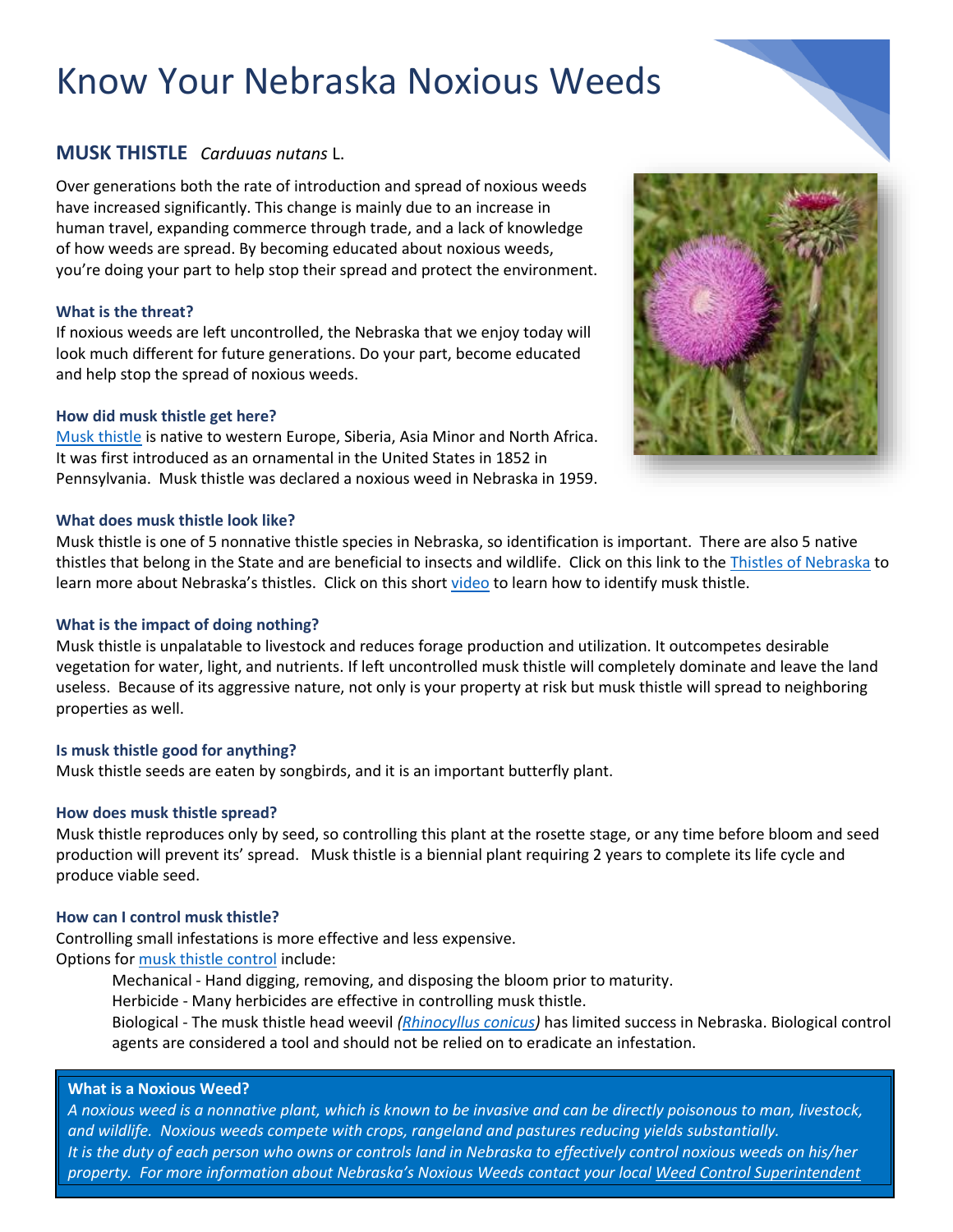# **LEAFY SPURGE** *Euphorbia esula* L.

Over generations both

the rate of introduction and spread of noxious weeds have increased significantly. This change is mainly due to an increase in human travel, expanding commerce through trade, and a lack of knowledge of how weeds are spread. By becoming educated about noxious weeds, you're doing your part to help stop their spread and protect the environment.

# **What is the threat?**

If noxious weeds are left uncontrolled, the Nebraska that we enjoy today will look much different for future generations. Do your part, become educated and help stop the spread of noxious weeds.

#### **How did leafy spurge get here?**

[Leafy spurge](https://www.lancaster.ne.gov/DocumentCenter/View/393/Leafy-Spurge) is native to Eurasia. The first documented occurrence in North America was in Newbury, Massachusetts in 1827. Leafy spurge was declared a noxious weed in Nebraska in 1962.

#### **What does leafy spurge look like?**

[Leafy spurge](https://www.invasiveplantatlas.org/subject.html?sub=3405) is a nonnative invasive weed with bright yellow heart-shaped bracts. A unique characteristic of leafy spurge is the presence of a milky white latex that readily oozes from cut stems, leaves, or roots. Click on this short [video](https://www.youtube.com/watch?v=E_EQyedwegY&feature=youtu.be) to learn how to identify leafy spurge.

# **What is the impact of doing nothing?**

Leafy spurge has a white milky juice or latex that contains compounds that are poisonous to cattle and horses, but not sheep and goats. It can reduce pasture and rangeland carrying capacity by as much as 75 percent because it competes with forages and cattle avoid grazing areas infested with this weed. Because of its aggressive nature, not only is your property at risk but leafy spurge will spread to neighboring properties as well.

#### **Is leafy spurge good for anything?**

Leafy spurge is eaten by sheep and goats following an acclimation period with little or no harm.

# **How does leafy spurge spread?**

Leafy spurge aggressively and quickly spreads in several different ways and is difficult to control. As the seed capsules dry and split, seed can be thrown up to 15 feet. Seeds will float in water and germinate while floating. This increases the spread in sub-irrigated meadows and riparian areas. Leafy spurge is a deep-rooted perennial plant which allows it to spread by roots and vegetative buds. Animals and humans often play a role in seed dispersal.

# **How can I control leafy spurge?**

Managing small infestations is more effective and less expensive. Options for [leafy spurge control](https://www.lancaster.ne.gov/DocumentCenter/View/393/Leafy-Spurge) include:

> Herbicide - Many herbicides are effective in managing leafy spurge. Biological – The flee beetle *[\(Aphthona lacertosa\)](https://biocontrol.entomology.cornell.edu/weedfeed/AphthonaLacertosa.php)* introduced from its native environment in Eurasia may provide some assistance. Biological agents are considered a tool and should not be relied on to eradicate an infestation.

#### **What is a Noxious Weed?**



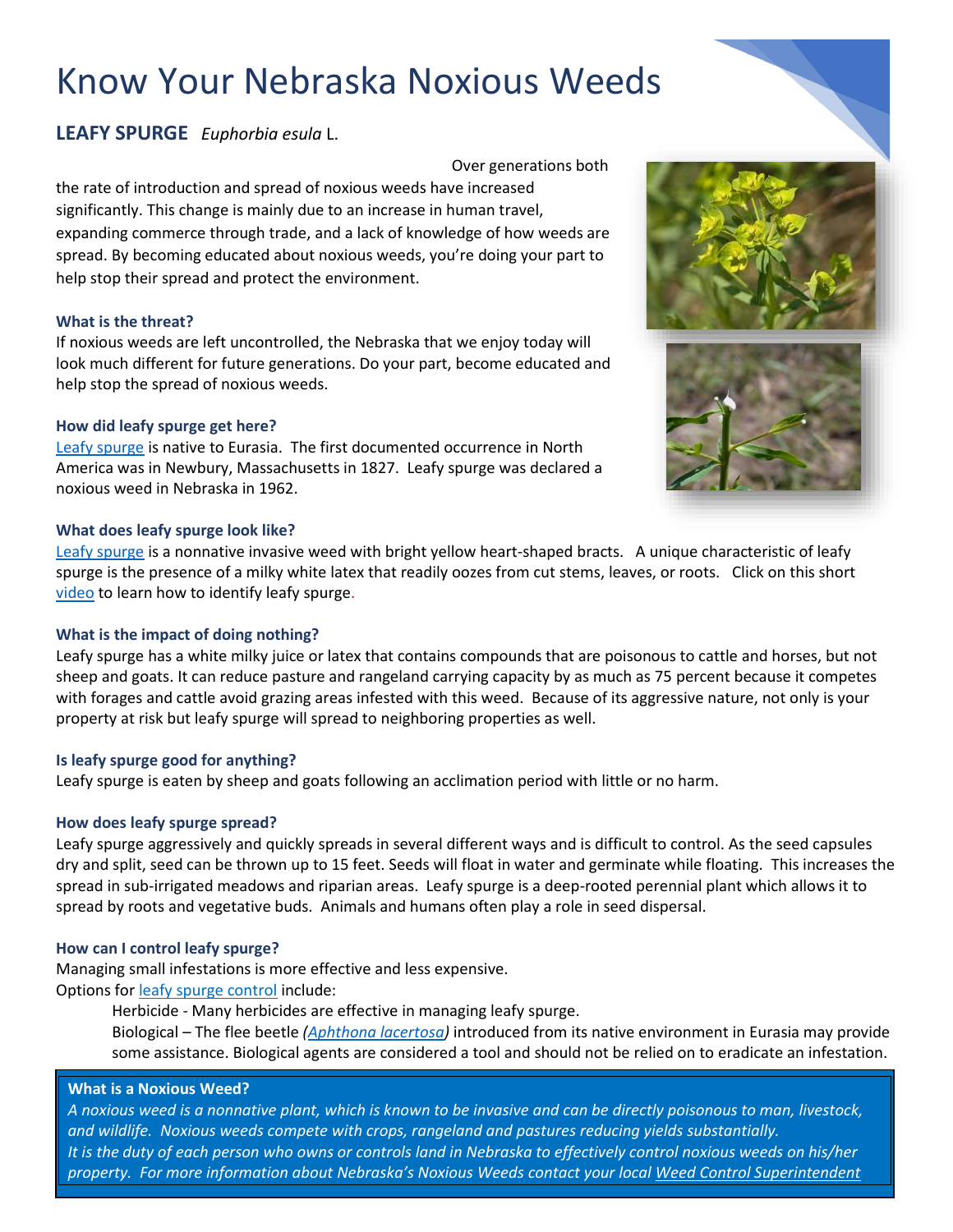# **PLUMELESS THISTLE** *Carduuas acanthoides* L.

Over generations both the rate of introduction and spread of noxious weeds have increased significantly. This change is mainly due to an increase in human travel, expanding commerce through trade, and a lack of knowledge of how weeds are spread. By becoming educated about noxious weeds, you're doing your part to help stop their spread and protect the environment.

### **What is the threat?**

If noxious weeds are left uncontrolled, the Nebraska that we enjoy today will look much different for future generations. Do your part, become educated and help stop the spread of noxious weeds.

#### **How did plumeless thistle get here?**

[Plumeless thistle](https://www.lancaster.ne.gov/DocumentCenter/View/385/Plumeless-Thistle) is native to western Eurasia. The first record of plumeless thistle growing in North America was at Camden, New Jersey in 1879. Plumeless thistle was declared a noxious weed in Nebraska in 1967.

#### **What does plumeless thistle look like?**

Plumeless thistle is one of 5 nonnative thistle species in Nebraska, so identification is important. There are also 5 native thistles that belong in the State and are beneficial to insects and wildlife. Click on this link to the [Thistles of Nebraska](https://www.lancaster.ne.gov/DocumentCenter/View/8365/Thistles-of-Nebraska) to learn more about Nebraska's thistles.

#### **What is the impact of doing nothing?**

Plumeless thistle is unpalatable to livestock and reduces forage production and utilization. It outcompetes desirable vegetation for water, light, and nutrients. If left uncontrolled plumeless thistle will completely dominate and leave the land useless. Because of its aggressive nature, not only is your property at risk but plumeless thistle will spread to neighboring properties as well.

# **Is plumeless thistle good for anything?**

Plumeless thistle seeds are eaten by songbirds, and it is an important butterfly plant.

#### **How does plumeless thistle spread?**

Plumeless thistle reproduces only by seed, so controlling this plant at the rosette stage, or any time before bloom and seed production will prevent its' spread. Plumeless thistle is a biennial plant requiring 2 years to complete its life cycle and produce viable seed. The seeds can remain viable in the soil for more than 10 years.

#### **How can I control plumeless thistle?**

Controlling small infestations is more effective and less expensive. Options for [plumeless thistle control](https://www.lancaster.ne.gov/DocumentCenter/View/385/Plumeless-Thistle) include:

Mechanical - Hand digging, removing, and disposing the bloom prior to maturity.

Herbicide - Many herbicides are effective in controlling plumeless thistle.

Biological – The plumeless thistle head weevil *[\(Rhinocyllus conicus\)](https://biocontrol.entomology.cornell.edu/weedfeed/Rhinocyllus.php)* has limited success in Nebraska. Biological control agents are considered a tool and should not be relied on to eradicate an infestation.

#### **What is a Noxious Weed?**



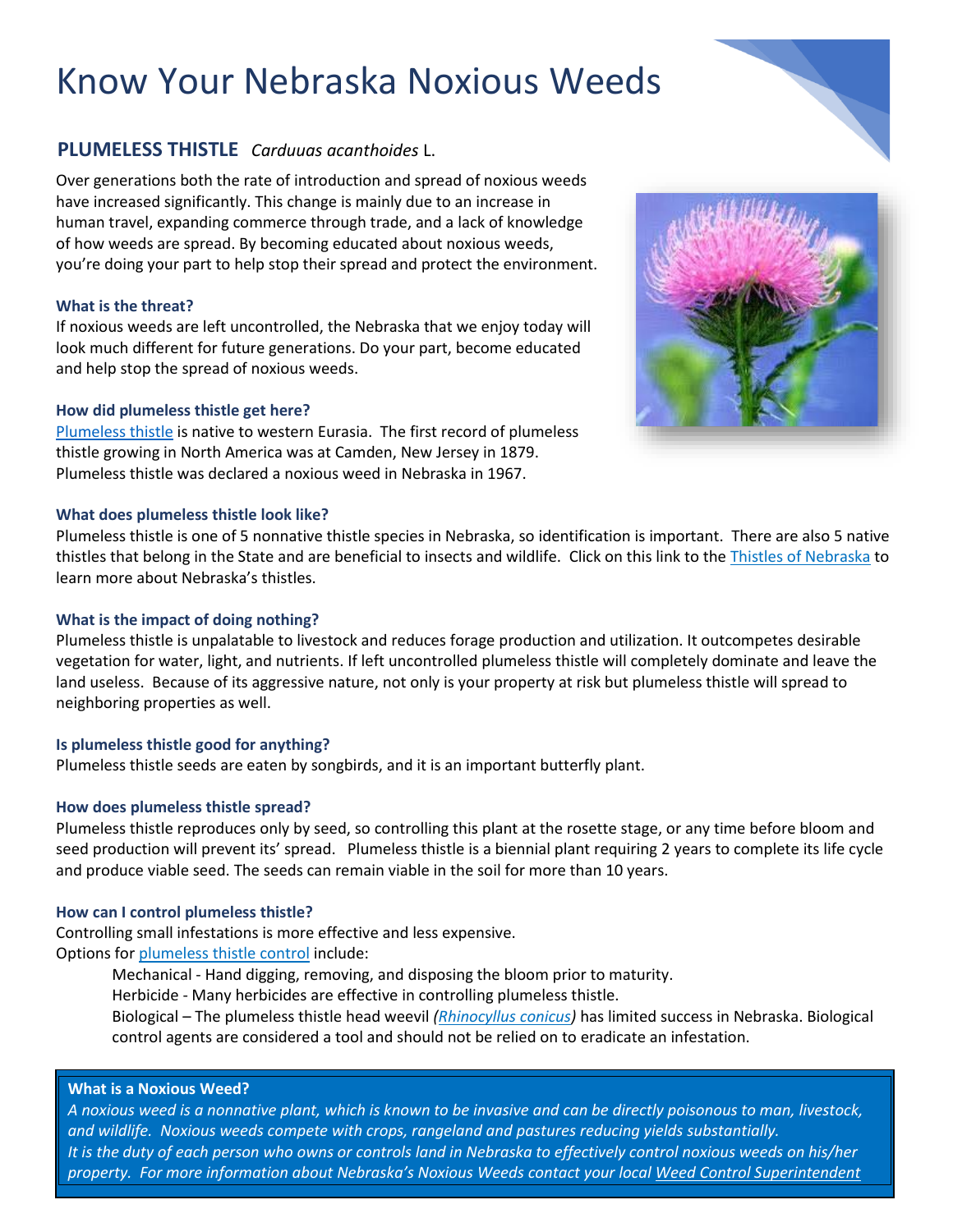# **DIFFUSE KNAPWEED** *Centaurea diffusa* Lam.

Over generations both the rate of introduction and spread of noxious weeds have increased significantly. This change is mainly due to an increase in human travel, expanding commerce through trade, and a lack of knowledge of how weeds are spread. By becoming educated about noxious weeds, you're doing your part to help stop their spread and protect the environment.

# **What is the threat?**

If noxious weeds are left uncontrolled, the Nebraska that we enjoy today will look much different for future generations. Do your part, become educated and help stop the spread of noxious weeds.

# **How did diffuse knapweed get here?**

[Diffuse knapweed](https://www.lancaster.ne.gov/DocumentCenter/View/389/Spotted-and-Diffuse-Knapweed) is native to the eastern Mediterranean region to western Asia, and the former Republic of the Soviet Union to western Germany. It was first documented in Washington in 1907. Diffuse knapweed was declared a noxious weed in Nebraska in 1992.

# **What does diffuse knapweed look like?**

Diffuse knapweed flower head is shaped like a miniature vase. Its flowers are usually white but sometimes rose or purple. Diffuse knapweed bracts are buff or brown at the tips, but not usually black, and tipped with a distinctive 1/16 to 5/16-inch long terminal spine.

# **What is the impact of doing nothing?**

Diffuse knapweed reduces productivity of grazing lands and wildlife habitat displacing native species and changing plant community structure. Knapweed contains chemicals that are undesirable to livestock and potentially reduce the growth of native vegetation.

# **Is diffuse knapweed good for anything?**

Diffuse knapweed has little to no value. It is unpalatable to livestock and wildlife. It contains allelopathic chemicals that suppress and may exclude desirable forage and other species. Some people develop a rash after handling the plants.

# **How does diffuse knapweed spread?**

Diffuse knapweed is a biennial or short-lived perennial and reproduces primarily by seed. Controlling this plant at the rosette stage, or any time before bloom and seed production will prevent its' spread. Seeds are dispersed by wind and can remain viable in the soil for more than 7 years.

# **How can I control diffuse knapweed?**

Controlling small infestations is more effective and less expensive. Options for [diffuse knapweed](https://www.lancaster.ne.gov/DocumentCenter/View/389/Spotted-and-Diffuse-Knapweed) control include:

> [Mechanical](http://www.fcwp.org/images/designated%20and%20declared%20weeds/diffuse%20knapweed/Diffuse%20knapweed.pdf) - Small infestations - hand digging or pulling, removing, and disposing the bloom prior to maturity. [Herbicide](http://www.fcwp.org/images/designated%20and%20declared%20weeds/diffuse%20knapweed/Diffuse%20knapweed.pdf) - Many herbicides are effective in controlling diffuse knapweed.

[Biological](https://www.invasive.org/publications/aphis/knapwpub.pdf) – Up to 13 different insects have been introduced from Eurasia to help control diffuse knapweed. Livestock will sometimes graze diffuse knapweed in its first year of growth at the rosette stage.

# **What is a Noxious Weed?**



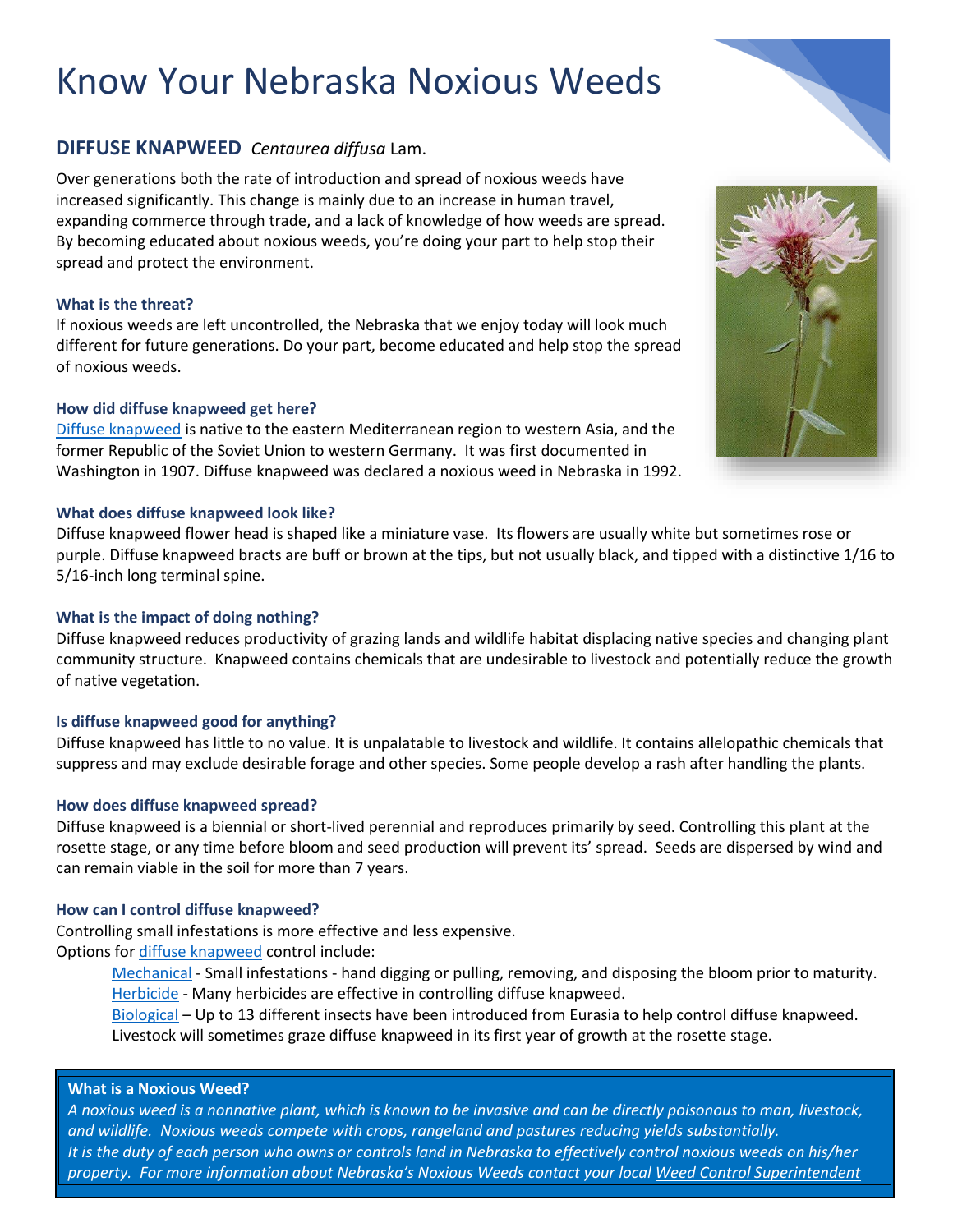# **SPOTTED KNAPWEED** *Centaurea stoebe* L.

Over generations both the rate of introduction and spread of noxious weeds have increased significantly. This change is mainly due to an increase in human travel, expanding commerce through trade, and a lack of knowledge of how weeds are spread. By becoming educated about noxious weeds, you're doing your part to help stop their spread and protect the environment.

# **What is the threat?**

If noxious weeds are left uncontrolled, the Nebraska that we enjoy today will look much different for future generations. Do your part, become educated and help stop the spread of noxious weeds.

# **How did spotted knapweed get here?**

[Spotted knapweed](https://www.lancaster.ne.gov/DocumentCenter/View/389/Spotted-and-Diffuse-Knapweed) is native to Eurasia, from central Europe east to central Russia, Caucasia, and western Siberia. It was first documented in North America in Victoria, British Columbia in 1893. Spotted Knapweed was declared a noxious weed in Nebraska in 1992.

# **What does spotted knapweed look like?**

Spotted knapweed flower head is shaped like a miniature vase. Its flowers are pink to purple or rarely white. Spotted knapweed bracts are tipped with a black comb-like fringe that gives the flower head a "spotted" appearance.

# **What is the impact of doing nothing?**

Spotted knapweed reduces productivity of grazing lands and wildlife habitat displacing native species and changing plant community structure. Knapweed contains chemicals that are undesirable to livestock and potentially reduce the growth of native vegetation.

# **Is spotted knapweed good for anything?**

Spotted knapweed has little to no value. It is unpalatable to livestock and wildlife. Its presence in hay reduces its value. Some people develop a rash after coming in contact with the foliage.

# **How does spotted knapweed spread?**

Spotted knapweed is a biennial or short-lived perennial and reproduces primarily by seed. Controlling this plant at the rosette stage, or any time before bloom and seed production will prevent its' spread. Seeds are dispersed by wind and can remain viable in the soil for more than 7 years.

# **How can I control spotted knapweed?**

Controlling small infestations is more effective and less expensive.

Options for [spotted knapweed](https://www.lancaster.ne.gov/DocumentCenter/View/389/Spotted-and-Diffuse-Knapweed) include:

[Mechanical](https://wric.ucdavis.edu/information/natural%20areas/wr_C/Centaurea_stoebe.pdf) - Small infestations - hand digging or pulling, removing, and disposing the bloom prior to maturity. [Herbicide](https://wric.ucdavis.edu/information/natural%20areas/wr_C/Centaurea_stoebe.pdf) - Many herbicides are effective in controlling spotted knapweed.

[Biological](https://www.invasive.org/publications/aphis/knapwpub.pdf) - Up to 13 different insects have been introduced from Eurasia to help control spotted knapweed. Livestock will sometimes graze spotted knapweed in its first year of growth at the rosette stage.

# **What is a Noxious Weed?**



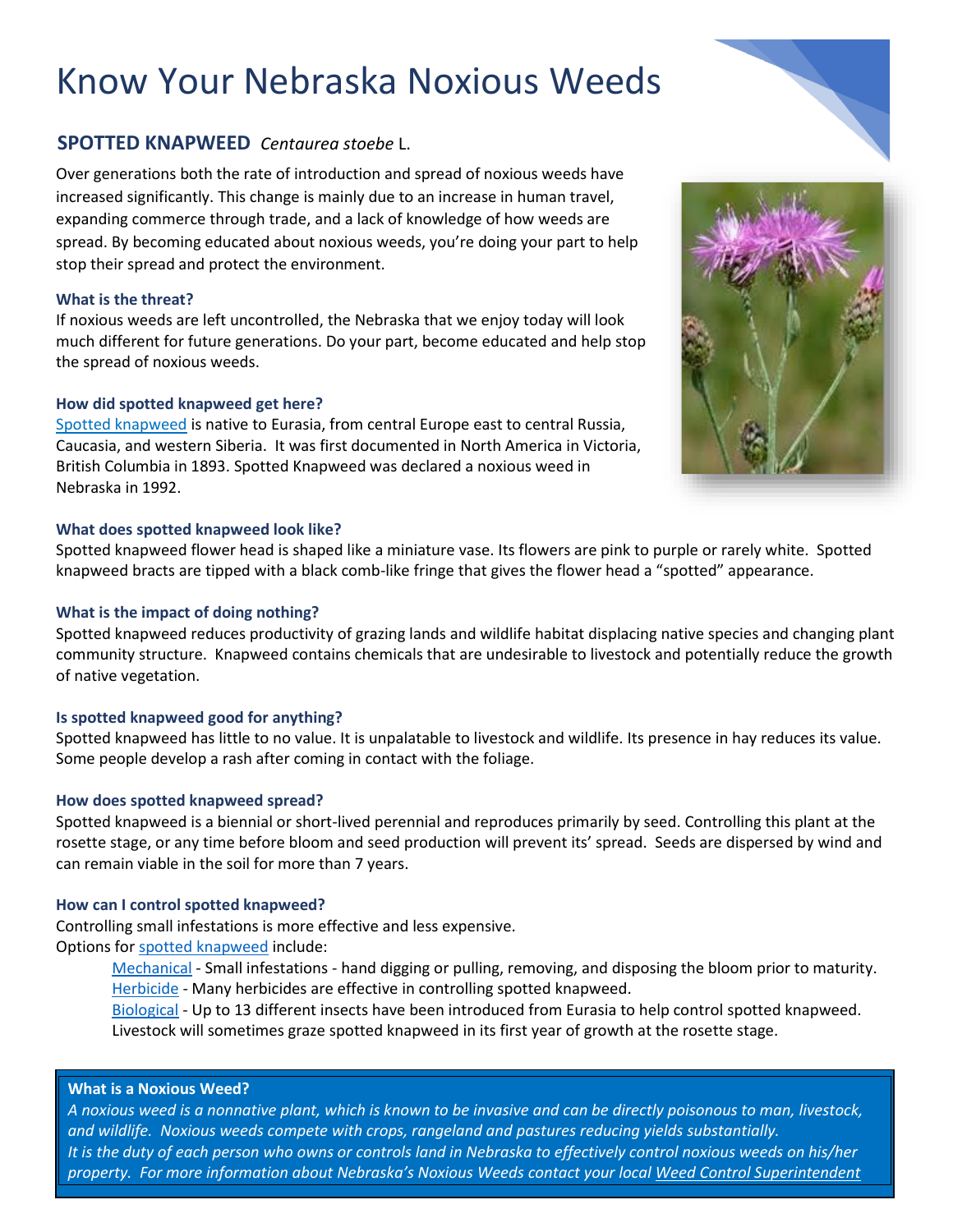# **PURPLE LOOSESTRIFE** *Lythrum salicaria* L., including any cultivars and hybrids

Over generations both the rate of introduction and spread of noxious weeds have increased significantly. This change is mainly due to an increase in human travel, expanding commerce through trade, and a lack of knowledge of how weeds are spread. By becoming educated about noxious weeds, you're doing your part to help stop their spread and protect the environment.

# **What is the threat?**

If noxious weeds are left uncontrolled, the Nebraska that we enjoy today will look much different for future generations. Do your part, become educated and help stop the spread of noxious weeds.

#### **How did purple loosestrife get here?**

[Purple loosestrife](https://www.lancaster.ne.gov/DocumentCenter/View/386/Purple-Loosestrife) is native to Eurasia. It is believed to have been introduced to the northeastern United States by European settlers in the early 1800s. Purple loosestrife was declared a noxious weed in Nebraska in 2001.

#### **What does purple loosestrife look like?**

Purple loosestrife flowers have 6 rose-purple to magenta petals along a terminal spike. It has a 4-angled stem and leaves opposite. It is sometimes mistaken with other purple flowered plants including American germander and various vervain species. Click on this short [video](https://www.youtube.com/watch?v=Yre6fN84TOg) to learn how to identify purple loosestrife.

### **What is the impact of doing nothing?**

Purple loosestrife can have a major negative impact on native wetland habitats, resulting in reduced productivity of native plants and loss of biodiversity. Once loosestrife invades wetlands the natural habitat is out of balance and the productivity of native plant and animal communities is severely reduced. Loosestrife clogs waterways, reducing the amount of water available for irrigating crops. Recreational activities are affected reducing tourism revenues.

# **Is purple loosestrife good for anything?**

Purple loosestrife is an escaped ornamental. It is an excellent honey plant used by bees.

# **How does purple loosestrife spread?**

Purple loosestrife is a prolific seed producer and has a perennial root system (rhizome). In one season each plant can produce up to two million seeds, each of which can remain viable for many years. Seeds are spread by water, wind, birds, animals, and people.

#### **How can I control purple loosestrife?**

Controlling small infestations is more effective and less expensive. Options for [purple loosestrife](https://www.lancaster.ne.gov/DocumentCenter/View/386/Purple-Loosestrife) control include:

Mechanical - Pulling and digging plants can be effective for small areas.

Herbicide - Many herbicides are effective in managing purple loosestrife.

[Biological](https://bugwoodcloud.org/resource/files/6225.pdf) - Several insects have been introduced from Europe, including the root weevil, two beetles and flower feeding weevils. Biological agents are considered a tool and should not be relied on to eradicate an infestation.

#### **What is a Noxious Weed?**

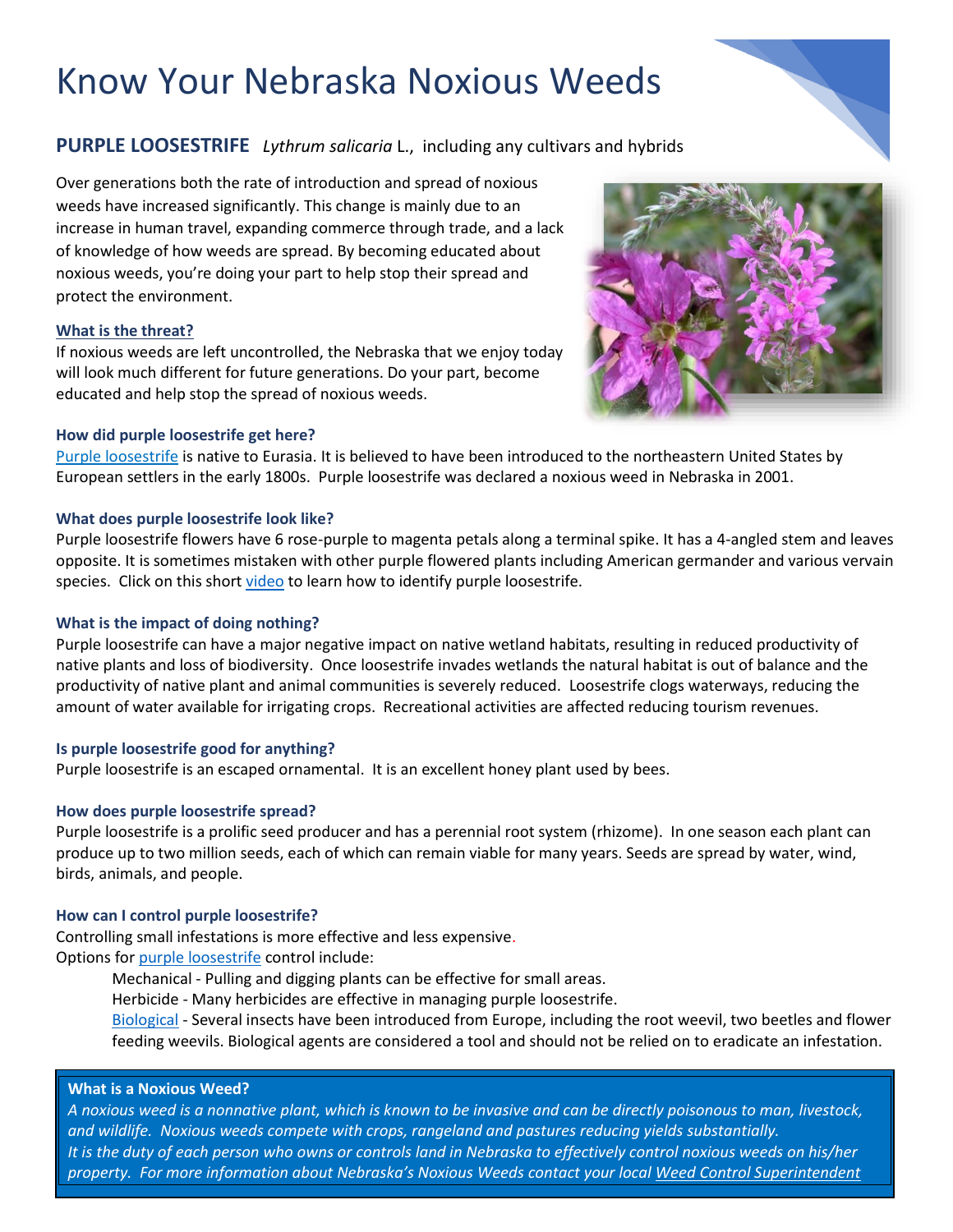

Over generations both the rate of introduction and spread of noxious weeds have increased significantly. This change is mainly due to an increase in human travel, expanding commerce through trade, and a lack of knowledge of how weeds are spread. By becoming educated about noxious weeds, you're doing your part to help stop their spread and protect the environment.

#### **What is the threat?**

If noxious weeds are left uncontrolled, the Nebraska that we enjoy today will look much different for future generations. Do your part, become educated and help stop the spread of noxious weeds.

#### **How did saltcedar get here?**

[Saltcedar](https://www.lancaster.ne.gov/DocumentCenter/View/387/Saltcedar) is native to Asia. It is thought to have been brought from southeastern Europe and eastern Asia into the United States in the mid-1800s. Saltcedar was declared a noxious weed in Nebraska in 2005.

#### **What does saltcedar look like?**

Saltcedar is a shrub or small tree with distinctive small pinkish to white flowers which appear from late June through August. It can reach 25 feet in height with numerous, reddish-brown branches. Saltcedar has alternate pale green leaves that turn yellow in the fall and drop to the soil surface during the winter.

#### **What is the impact of doing nothing?**

Saltcedar has little forage value for livestock or wildlife. It can increase the salinity of the soil which reduces the productivity of native plants and results in the loss of natural habitat. Saltcedar can utilize soil water to such an extent that it may dry up streams and reduce water levels of rivers and lakes.

# **Is saltcedar good for anything?**

Saltcedar provides nectar and pollen for bees and nesting cover for mourning doves.

#### **How does saltcedar spread?**

Saltcedar reproduces by seed and by spreading root sprouts or stem fragments. Saltcedar is a perennial plant that is dispersed by wind and water. Once seeds take up water, they can germinate in one day.

#### **How can I control saltcedar?**

Controlling small infestations is more effective and less expensive. Options for [saltcedar](https://www.lancaster.ne.gov/DocumentCenter/View/387/Saltcedar) control include:

> Mechanical - Very difficult due to its ability to resprout from roots. Seedlings may be hand pulled. Herbicide - Several herbicides are effective in managing saltcedar. Treatments should be late season. [Biological](https://agrilifeextension.tamu.edu/library/ranching/biological-control-of-saltcedar/) - Several leaf beetles have been approved for release in the United States. Though this control method is slow, it is inexpensive, largely self-sustaining and targets only saltcedar species, leaving other plants unharmed. Biological agents are considered a tool and should not be relied on to eradicate an infestation.

#### **What is a Noxious Weed?**



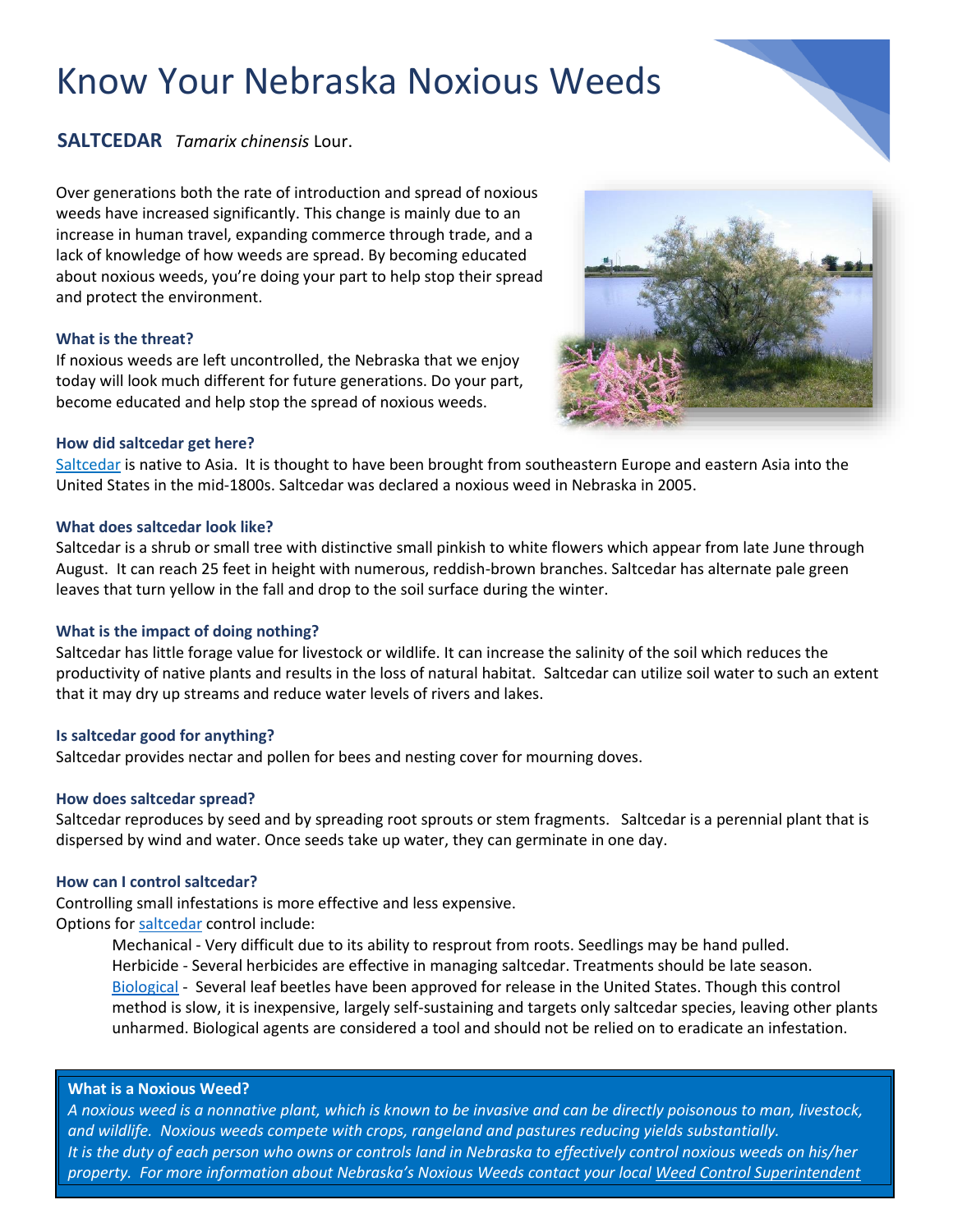# **PHRAGMITES / COMMON REED** *Phragmites australis* (Cav.) Trin. *Ex* Steud.

Over generations both the rate of introduction and spread of noxious weeds have increased significantly. This change is mainly due to an increase in human travel, expanding commerce through trade, and a lack of knowledge of how weeds are spread. By becoming educated about noxious weeds, you're doing your part to help stop their spread and protect the environment.

### **What is the threat?**

If noxious weeds are left uncontrolled, the Nebraska that we enjoy today will look much different for future generations. Do your part, become educated and help stop the spread of noxious weeds.

#### **How did nonnative phragmites get here?**

[Nonnative phragmites](https://www.lancaster.ne.gov/DocumentCenter/View/395/Phragmites--Common-Reed) is native to Europe. It was first introduced in North America in the late 1800s. Nonnative phragmites was declared a noxious weed in Nebraska in 2008. [Click for an interactive 360-degree video on phragmites.](https://www.youtube.com/watch?v=p8ZFUzW9zrk&feature=youtu.be)

#### **What does nonnative phragmites look like?**

It is important to be able to distinguish [native from nonnative phragmites.](https://www.lancaster.ne.gov/DocumentCenter/View/7796/Phragmites-Identification--Native-vs-Non-native) There are several characteristics that can be used to correctly identify each species. Stem texture and color, leaf sheaths adhered to the culms or not, plant color, presence of small black dots and stem density should all be considered.

# **What is the impact of doing nothing?**

Nonnative phragmites negatively impacts the native riparian and wetland habitats, resulting in reduced productivity of native plants and loss of biodiversity. Loss of native habitat and wildlife effects the social and economic well-being of local communities. The thick biomass will increase the risk of flooding along waterways. Because of its aggressive nature, not only is your property at risk but nonnative phragmites will spread to neighboring properties as well.

# **Is nonnative phragmites good for anything?**

Nonnative phragmites is readily eaten by cattle and horses when it is immature.

# **How does nonnative phragmites spread?**

The predominant means of [spreading nonnative phragmites](https://www.lancaster.ne.gov/DocumentCenter/View/7798/Landowner-Guide-to-Understanding--Controlling-Phragmites) is through rhizomes and stolons along with seed dispersal. Wind, water, birds, animals, machinery, and humans all contribute to the rapid spread of phragmites.

#### **How can I control nonnative phragmites?**

Controlling small infestations is more effective and less expensive.

Options for [nonnative phragmites](https://www.lancaster.ne.gov/DocumentCenter/View/395/Phragmites--Common-Reed) control include:

Mechanical – Includes disking, mowing, burning, draining, flooding, grazing, and digging. Mechanical methods used alone are unlikely to kill the plants.

[Herbicide](https://www.lancaster.ne.gov/DocumentCenter/View/7797/Guide-to-Long-term-Phragmites-Management) – Approved aquatic herbicides are effective in managing nonnative phragmites.

Biological – 26 species of herbivores are known to feed on phragmites. Only a few feed strictly on the nonnative variety of phragmites, including the rhizome-feeding noctuid moth.

#### **What is a Noxious Weed?**



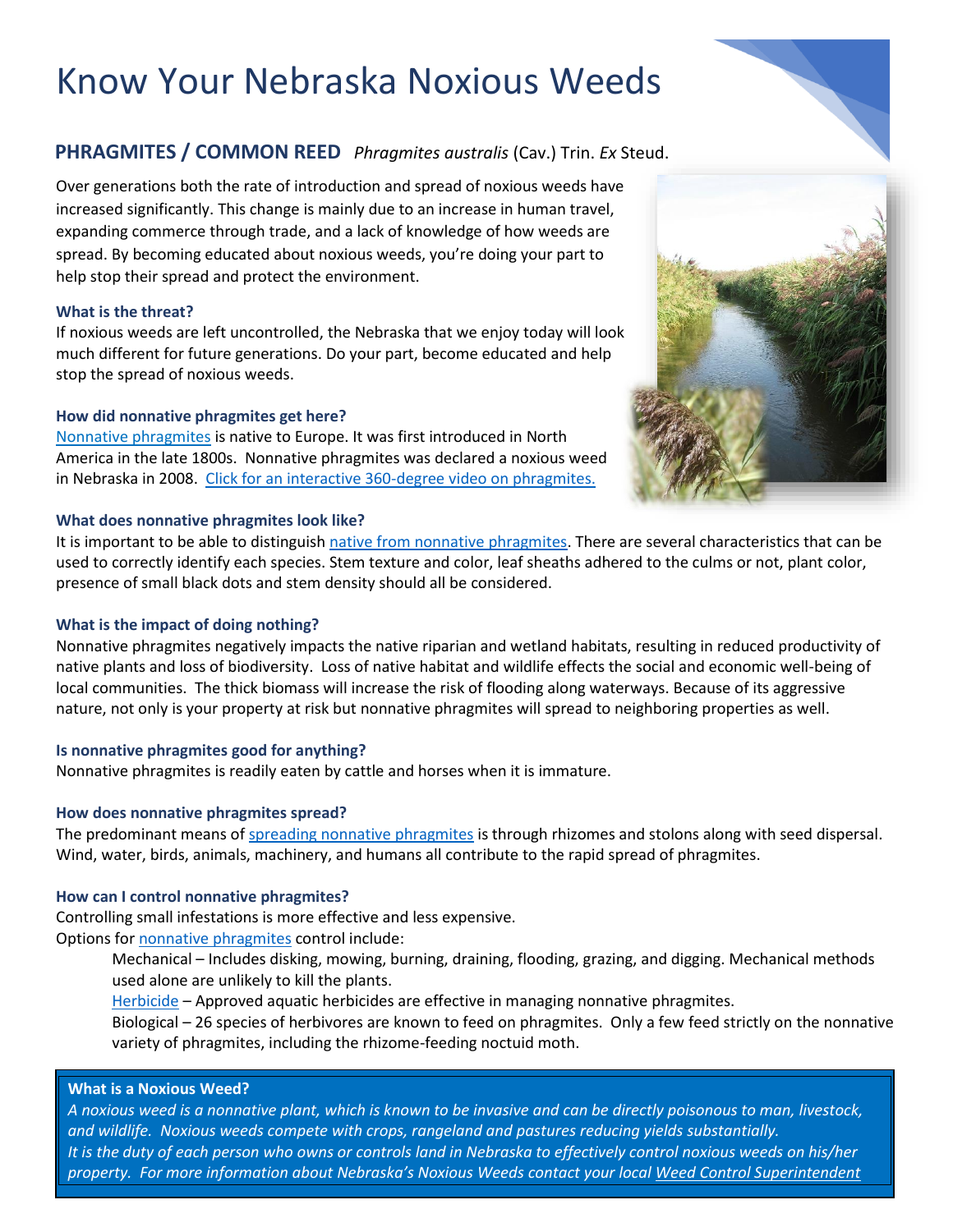# **GIANT KNOTWEED** *Fallopia sachalinensis,* including all cultivars and hybrids

Over generations both the rate of introduction and spread of noxious weeds have increased significantly. This change is mainly due to an increase in human travel, expanding commerce through trade, and a lack of knowledge of how weeds are spread. By becoming educated about noxious weeds, you're doing your part to help stop their spread and protect the environment.

#### **What is the threat?**

If noxious weeds are left uncontrolled, the Nebraska that we enjoy today will look much different for future generations. Do your part, become educated and help stop the spread of noxious weeds.

#### **How did giant knotweed get here?**

[Giant knotweed](https://www.lancaster.ne.gov/DocumentCenter/View/392/Japanese-and-Giant-Knotweed) is native to Asia. It was first introduced as an ornamental in the United States in the late 1800s. Giant knotweed (including all cultivars and hybrids) was declared a noxious weed in Nebraska in 2011.

#### **What does giant knotweed look like?**

Giant knotweed is the biggest of the invasive knotweeds. **Stems** reaching 6 – 16 feet tall, hollow, jointed, and swollen at the nodes. **Leaves** are very large and heart shaped. They are often more than a foot long and 2/3 as wide. The **flowers** are white with a greenish tint and form in small clusters and mainly on the upper portions of the stems. Giant knotweed hybridizes with Japanese knotweed to form the [Bohemian knotweed](https://www.mda.state.mn.us/bohemian-knotweed) species.

# **What is the impact of doing nothing?**

Due to the lack of natural predators, and their ability to spread by root and stem fragments, giant knotweed species have spread and become widely established throughout North America and Europe. Giant knotweed rapidly colonizes to clog small waterways and displace streamside vegetation, increasing bank erosion and lowering the quality of riparian habitat for fish and wildlife.

# **Is giant knotweed good for anything?**

Giant knotweed has limited value to livestock and white-tailed deer.

#### **How does giant knotweed spread?**

Giant knotweed reproduces vegetatively via extensive roots and rhizomes, and stem fragments. It can be moved by waterways, floods, or contaminated soil. Giant knotweed is a prolific seed-producer.

#### **How can I control giant knotweed?**

Controlling small infestations is more effective and less expensive. Options for [giant knotweed](https://pnwhandbooks.org/weed/problem-weeds/knotweed-bohemian-polygonum-bohemicum-japanese-polygonum-cuspidatum-giant-polygonum-sachalinense) control include:

> Mechanical - Hand digging, cutting, or covering. Mechanical methods alone are not likely to kill the plant. Herbicide - Spraying and stem injection of herbicides are effective methods of managing giant knotweed. Biological - There are currently no approved biological control agents for managing giant knotweed in the United States. Research continues to find host specific biocontrol agents.

#### **What is a Noxious Weed?**



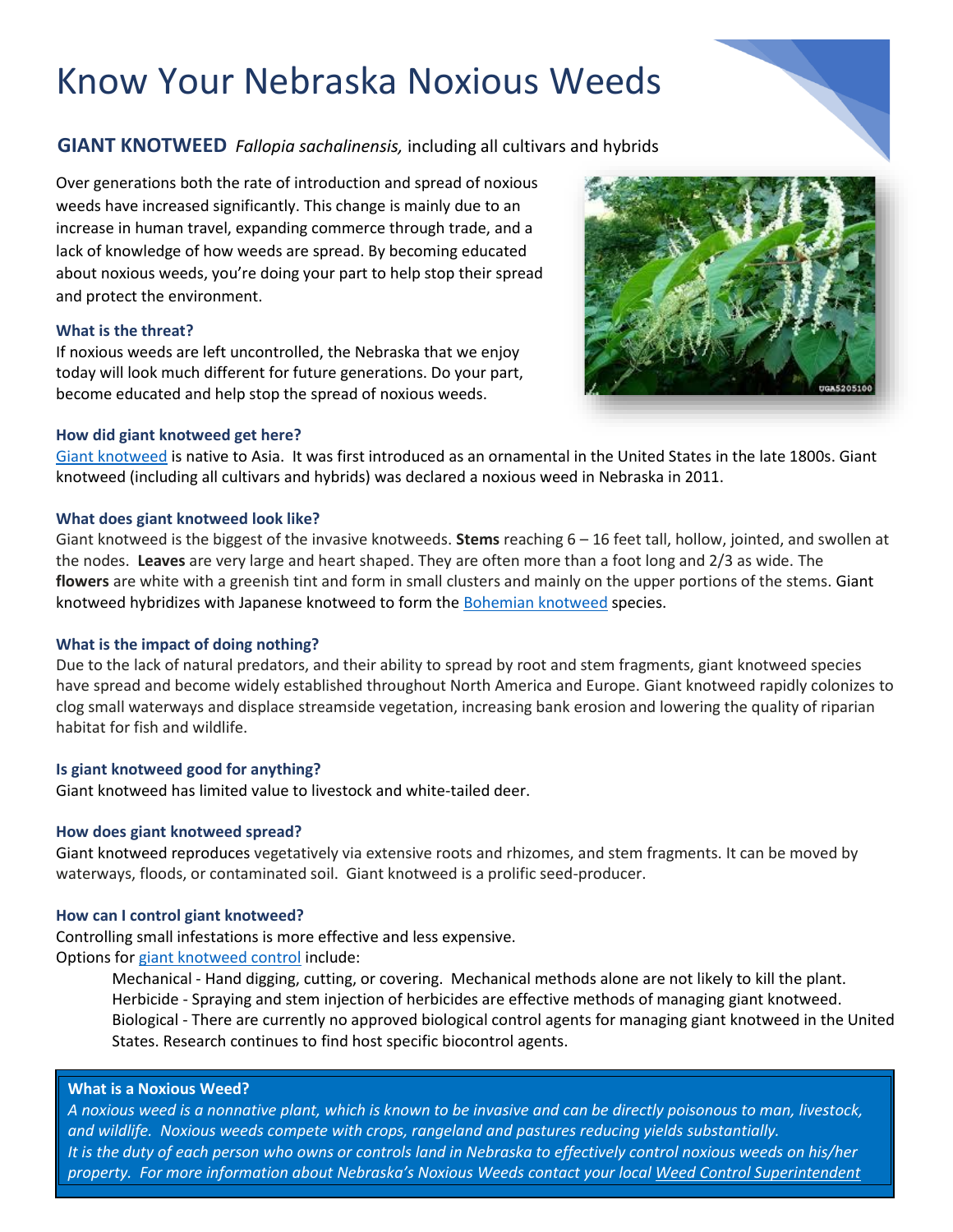# **JAPANESE KNOTWEED** *Fallopia japonica,* including all cultivars and hybrids

Over generations both the rate of introduction and spread of noxious weeds have increased significantly. This change is mainly due to an increase in human travel, expanding commerce through trade, and a lack of knowledge of how weeds are spread. By becoming educated about noxious weeds, you're doing your part to help stop their spread and protect the environment.

# **What is the threat?**

If noxious weeds are left uncontrolled, the Nebraska that we enjoy today will look much different for future generations. Do your part, become educated and help stop the spread of noxious weeds.

#### **How did Japanese knotweed get here?**

[Japanese knotweed](https://www.lancaster.ne.gov/DocumentCenter/View/392/Japanese-and-Giant-Knotweed) is native to Asia. It was first introduced as an ornamental in the United States in the late 1800s. Japanese knotweed (including all cultivars and hybrids) was declared a noxious weed in Nebraska in 2011.

#### **What does [Japanese knotweed](https://www.kingcounty.gov/services/environment/animals-and-plants/noxious-weeds/weed-identification/invasive-knotweeds/japanese-knotweed.aspx) look like?**

**Stems** are stout, cane-like, and reddish-brown. The plants die back at the end of the growing season, but their old reddish-brown canes often persist. **Leaves** are about 6 in. long by 3-4 in. wide, broadly oval to somewhat triangular with a truncated (square) base and a tapered tip. The branched clusters of **flowers** are small, creamy white to greenish white. Japanese knotweed hybridizes with giant knotweed to form th[e Bohemian knotweed](https://www.mda.state.mn.us/bohemian-knotweed) species.

### **What is the impact of doing nothing?**

Due to the lack of natural predators, and their ability to spread by root and stem fragments, Japanese knotweed species have spread and become widely established throughout North America and Europe. Japanese knotweed rapidly colonizes to clog small waterways and displace streamside vegetation, increasing bank erosion and lowering the quality of riparian habitat for fish and wildlife.

# **Is Japanese knotweed good for anything?**

Japanese knotweed has limited value to livestock and white-tailed deer.

# **How does Japanese knotweed spread?**

Japanese knotweed reproduces mainly vegetatively via extensive roots and rhizomes, and stem fragments. It can be moved by waterways, floods, or contaminated soil. Japanese knotweed can also germinate from seed, although this is less common.

#### **How can I control Japanese knotweed?**

Controlling small infestations is more effective and less expensive. Options for [Japanese knotweed](https://www.invasive.org/gist/moredocs/polspp01.pdf) control include:

> Mechanical - Hand digging, cutting, or covering. Mechanical methods alone are not likely to kill the plant. Herbicide - Spraying and stem injection of herbicides are effective methods of managing Japanese knotweed. Biological - There are currently no approved biological control agents for managing Japanese knotweed in the United States. Research continues to find host specific biocontrol agents.

#### **What is a Noxious Weed?**